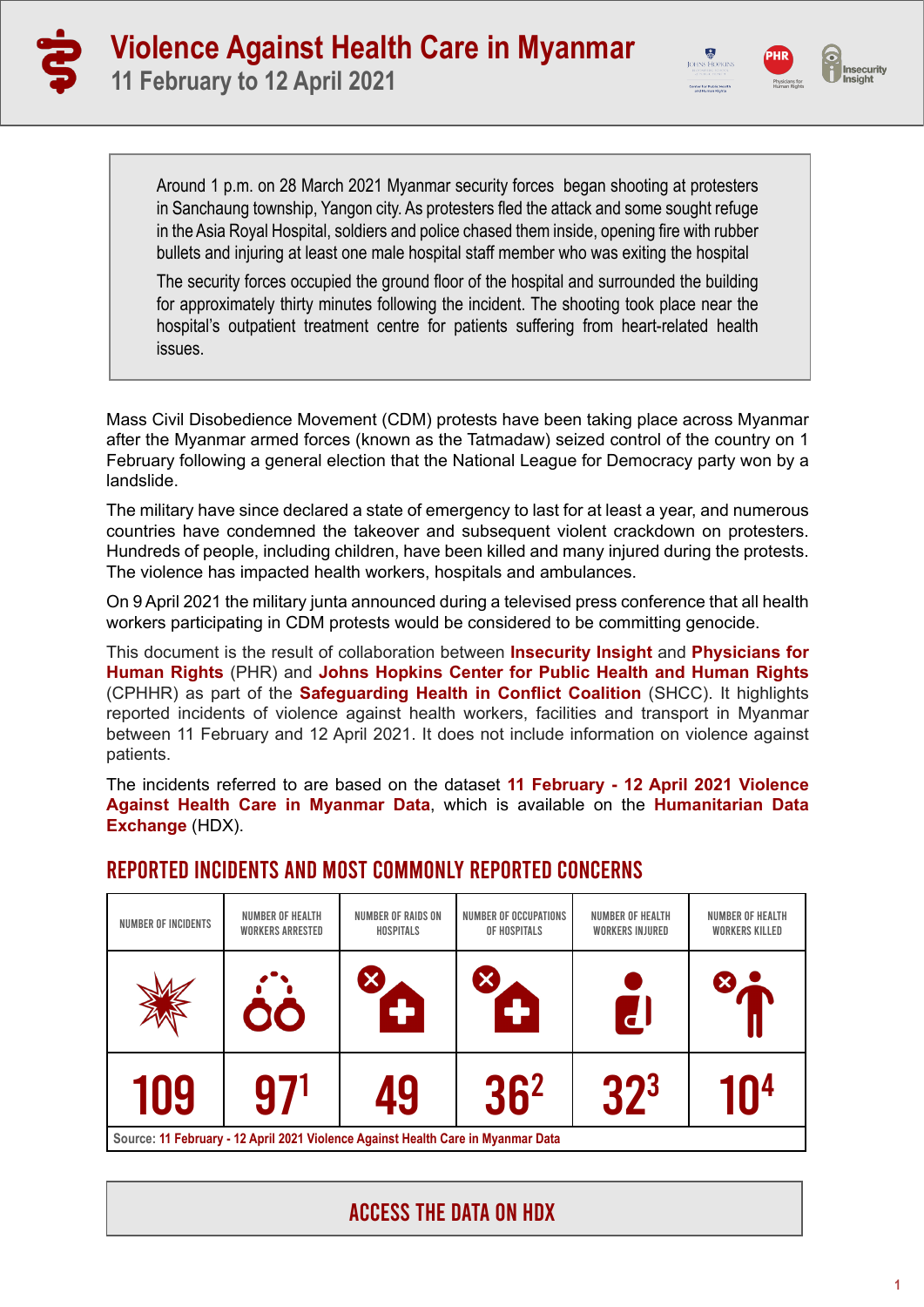

**Reported incidents of violence against health care in Myanmar between 11 February and 12 April 2021** 

- Between 11 February and 12 April 2021, 109 incidents of violence against health care were documented in Myanmar.
- Incidents were frequently reported from Mandalay and Yangon city, where the protests originated. There were also reports of incidents in Ayeyarwady, Chin, Kayah, Mon, Sagaing, Shan and Tanintharyi states, and Naypyitaw Union Territory.
- Tatmadaw soldiers or associated police forces were the reported perpetrators in all incidents.
- Hospitals were raided and occupied and ambulances shot at. Health workers were arrested, injured, and in some cases killed in close-range shootings.
- Emergency medical teams were shot at with live rounds while trying to retrieve or treat injured civilians at protests.
- Health workers were intimidated, arrested and evicted from government housing on suspicion of participating in the CDM.
- Aid offices and organisations' storerooms containing medical equipment were raided after the organisations had provided medical care to protesters.
- ● Private clinics and hospitals across the country were issued with official directives mandating that injured civilians could not be seen or treated without first notifying the military.
- Teargas was fired inside hospitals while health workers were trapped inside, staff were beaten and patients' rooms searched. In some cases CCTV records were erased and medical supplies destroyed.
- On the night of 7 March over 20 hospitals were occupied throughout the country.<sup>567</sup> Myanmar military forces used live rounds, stun grenades and rubber bullets during these forced entries.
- The icons on the previous page highlight the most commonly reported concerns. Other issues reported include ambulances being damaged, destroyed or seized.

JOIN [Insecurity insight's MAILING](https://insecurityinsight.us12.list-manage.com/subscribe?u=6ca1f5d2d10a8ab5e9333c51f&id=e0600a616e) LIST